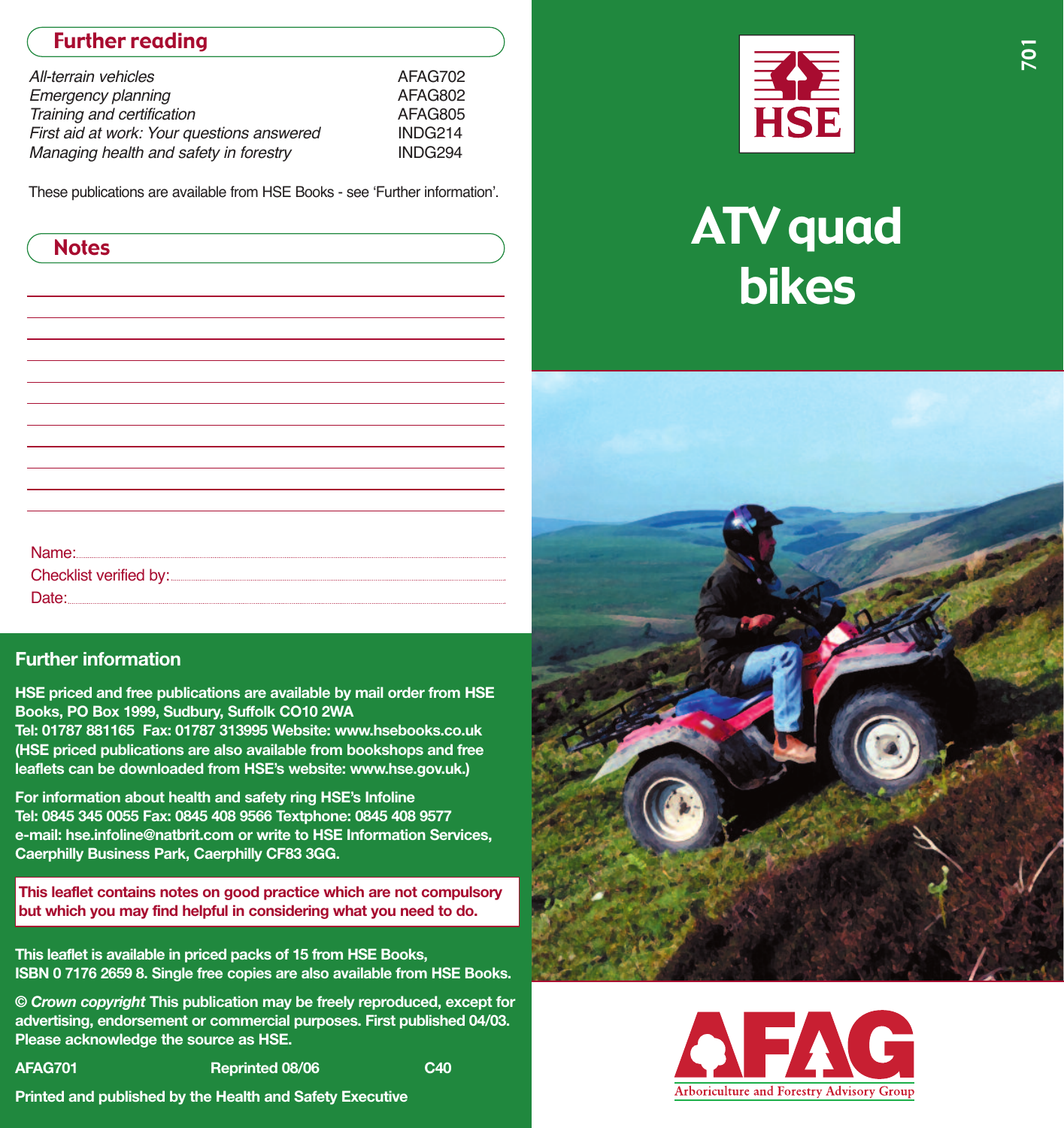## Introduction

This leaflet covers the safe working practices to be adopted when using a **sit-astride all-terrain vehicle** (ATV), often known as an ATV quad bike. These are most commonly four-, but can be three- or even six-, wheeled vehicles designed for off-road use. See AFAG leaflet 702 All-terrain vehicles for advice on other types of ATV.

This leaflet does not cover the additional safety requirements when applying pesticides or operating powered ancillary equipment from ATVs and is not a substitute for proper training.

You can use this leaflet, along with the manufacturer's handbook, as part of the risk assessment process to help identify the controls to put in place when using ATVs.

You must also assess the effect of the site and the weather as well as following this guidance.

All operators must have had appropriate training in how to operate the machine and how to carry out the tasks required (see AFAG leaflet 805 *Training and certification*).

# Personal protective equipment (PPE)

- ❏ **<sup>1</sup>**Use the following PPE:
	- Suitable head protection **must be worn**, eg a motorcycle helmet which meets BS 6658 or UN ECE regulation 22.05, or an ATV helmet/other head protection which meets BS EN 1384.
	- Eye protection (a visor or safety glasses to EN 166), against flying insects, dust or branches.
	- Protective boots with good grip and ankle support (complying with EN 345-1), when loading or unloading the ATV.
	- Gloves, for loading and unloading.
	- Non-snag outer clothing. The use of high-visibility clothing may also be appropriate.
- ❏ **<sup>2</sup>**Carry a personal first-aid kit including a large wound dressing (see HSE leaflet INDG214 *First aid at work: Your questions answered*).

## General

- ❏ **<sup>3</sup>**Do not carry passengers on an ATV unless it has been designed for, and is suitable for, that purpose. Never carry passengers in a trailer behind an ATV.
- ❏ **<sup>4</sup>**ATV capabilities and responses vary. If an ATV is changed the operator may require additional training.
- ❏ **<sup>5</sup>**The manufacturer's recommendations for operation and maintenance must be followed at all times.

#### **Pre-start checks**

- ❏ **<sup>6</sup>**Check the brake operation footbrakes and handbrakes.
- ❏ **<sup>7</sup>**Check the tyre condition, for wear and visible damage.
- ❏ **<sup>8</sup>**Check the tyre pressures, using a pressure gauge capable of reading low pressures accurately (1 psi difference can cause control problems).
- ❏ **<sup>9</sup>**Check the steering, for smooth and positive operation.
- ❏ **<sup>10</sup>**Check the throttle, for smooth operation in all steering positions.
- ❏ **<sup>11</sup>**Check the security of the wheel nuts.
- ❏ **<sup>12</sup>**Check the security of the seat, carriers and loads.
- ❏ **<sup>13</sup>**Check all lights including warning lights.
- ❏ **<sup>14</sup>**Check the clutch (if manual), for smooth and positive operation.
- ❏ **<sup>15</sup>**Check you have enough fuel for the planned journey.

#### Emergency procedures

- ❏ **<sup>16</sup>**Ensure that a designated and responsible person knows the daily work programme and suitable emergency contact procedures. Where possible use a mobile phone or radio and a pre-arranged call-in system.
- ❏ **<sup>17</sup>**Ensure the operators can provide the emergency services with enough detail for them to be found if there is an accident, eg the grid reference, the distance from the main road, the type of access (suitable for car/four-wheel drive/emergency service vehicles). Know the location details before they are needed in an emergency. (Also see AFAG leaflet 802 *Emergency planning*.)

## Starting and stopping

- ❏ **<sup>18</sup>**Do not run the engine for long periods when parked in enclosed spaces.
- ❏ **<sup>19</sup>**Sit astride the ATV when starting the engine. (On certain models with a pull start this may not be possible.)
- ❏ **<sup>20</sup>**Ensure the gearbox is in neutral when starting.
- ❏ **<sup>21</sup>**Always park the ATV in a suitable position with the parking brake applied.

# Route planning

- ❏ **<sup>22</sup>**Plan your route to avoid severe slopes and unstable ground conditions.
- ❏ **<sup>23</sup>**Always survey deep vegetation to identify hidden obstructions.
- ❏ **<sup>24</sup>**Plan regular routes to avoid rocks, stumps, drainage ditches and steep slopes. Drainage ditches should be piped or bridged on regular routes. Thatch soft spots where necessary. Luminous marker posts may be used on permanent routes to help the operator in poor weather or poor light. Remove the lower branches of trees on regular routes.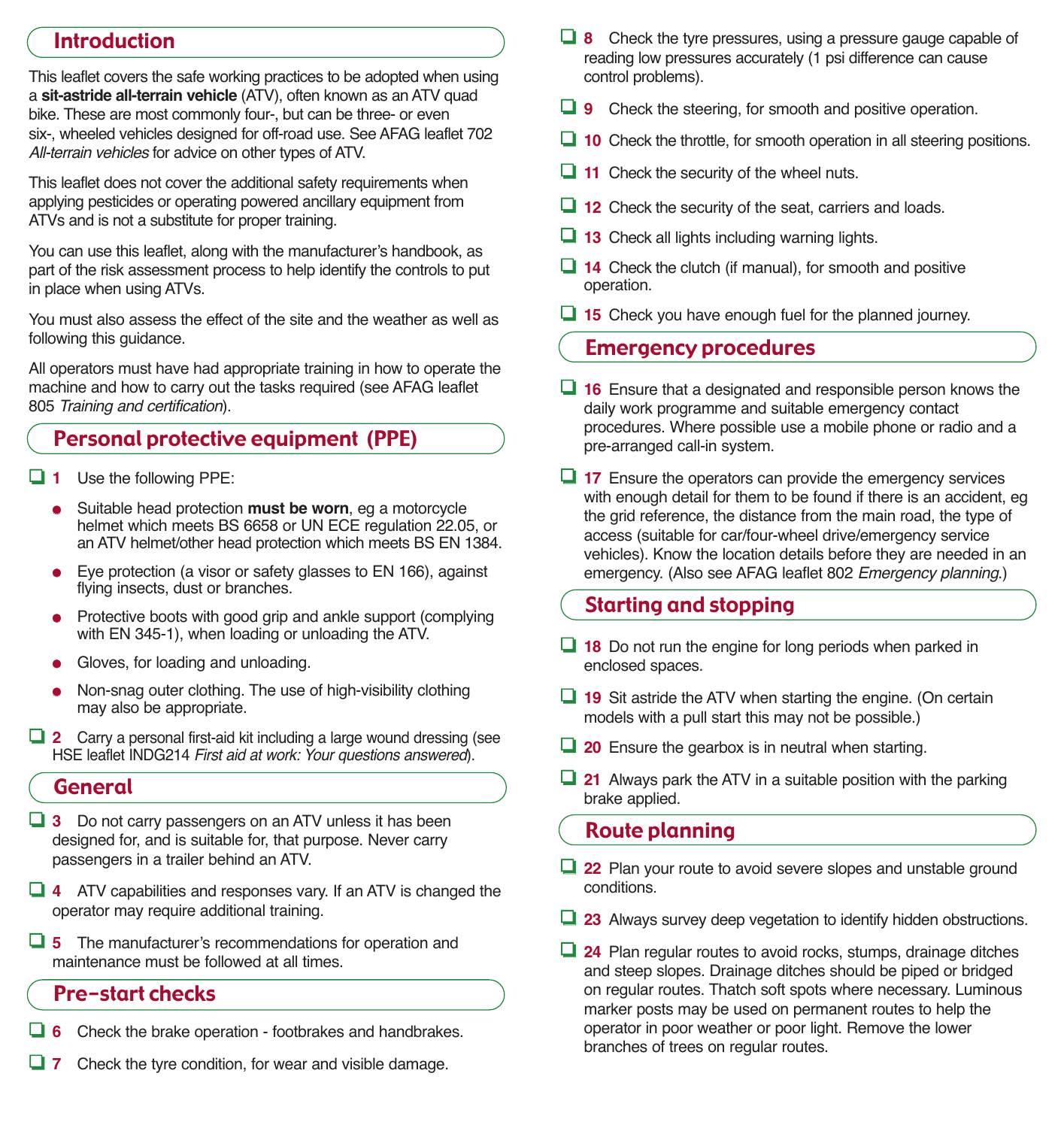# **Driving**

- ❏ **<sup>25</sup>**Drive with due care and attention at all times and be aware of other forest users.
- ❏ **<sup>26</sup>**Only select and use routes that are within the capabilities of the ATV and the operator.
- ❏ **<sup>27</sup>**Drive with feet on the footrests at all times.
- ❏ **<sup>28</sup>**Do not ʻride' the gear change lever as this can put the gearbox into neutral.
- ❏ **<sup>29</sup>**Use speeds appropriate to the terrain and tasks.
- ❏ **<sup>30</sup>**Position the body to increase stability on slopes.
- ❏ **<sup>31</sup>**Avoid changing gear on slopes. Select a suitable low gear **before** negotiating the slope or obstacle.
- ❏ **<sup>32</sup>**Be aware that:
	- front wheel brakes are either omitted on some ATVs, or may have reduced efficiency when rolling back;
	- on four-wheel-drive machines, using any brake will operate both front and rear wheels;
	- some ATVs have hydrostatic drives with no engine braking at zero revs, therefore maintain slight revs on downhill travel.
- ❏ **<sup>33</sup>**On ATVs without a differential, the driving technique used should allow for the difference between inside and outside wheel speeds during turns:
	- at slow speeds, shift body weight to the footrest on the outside of the turn while leaning the upper body into the turn;
	- at faster speeds, shift body weight to the inside footrest while leaning the upper body into the turn.
- ❏ **<sup>34</sup>**On paved surfaces, increased grip may prevent wheel slip on inside wheels and reduce turning efficiency - a sudden change in traction may cause a change in direction.
- ❏ **<sup>35</sup>**Sharp or quick application of the throttle in a low gear may cause the ATV to overturn backwards, especially when travelling up slopes.
- ❏ **<sup>36</sup>**If travelling behind another ATV/vehicle, ensure adequate separation to permit safe braking and to avoid any dust, spray or stones that may be thrown up.

#### Driving on difficult terrain

- ❏ **<sup>37</sup>**Only drive within the limits of visibility.
- ❏ **<sup>38</sup>**Maintain an even throttle while negotiating slopes.
- ❏ **<sup>39</sup>**Avoid side slopes and difficult obstacles by route planning.
- ❏ **<sup>40</sup>**Where side slopes are unavoidable lean and steer slightly uphill.
- ❏ **<sup>41</sup>**To ascend slopes:
	- select the appropriate low gear at the foot of the slope;
	- keep your weight as far forward as possible (lean over the handlebars);
	- align the ATV directly uphill;
	- be competent in techniques to recover from a failed hill climb.
- ❏ **<sup>42</sup>**To descend slopes:
	- select the appropriate low gear at the top of the slope and use engine braking (if available);
	- keep your weight as far back on the seat as possible;
	- align the machine directly downhill;
	- if needed, use only back brakes (be aware that on four-wheeldrive machines, operating the rear brake may also have a braking effect on the front wheels);
	- be aware of the danger of brakes locking causing a skid;
	- correct skids by releasing the brake and straightening the ATV;
	- very steep slopes need a run-out area at the bottom.
- ❏ **<sup>43</sup>**It is **not** possible to set a maximum safe slope. The ability to negotiate a slope safely will vary with:
	- the competence of the operator:
	- the type of ATV being used (eg two- or four-wheel drive);
	- the load weight and distribution, including mounted or trailed equipment;
	- the tyre type, condition and pressure;
	- the ground conditions, including soil type, evenness and vegetation;
	- the weather conditions dry, wet, frosty etc.
- ❏ **<sup>44</sup>**In wet and boggy areas:
	- do not ford water deeper than 250 mm;
	- dismount from the upstream side of a stalled ATV;
	- test brakes after driving through water;
	- be competent in debogging techniques.

#### Carrying loads

- ❏ **<sup>45</sup>**The operator needs to know:
	- the manufacturer's recommended carrying limits;
	- the maximum front and rear load capacity;